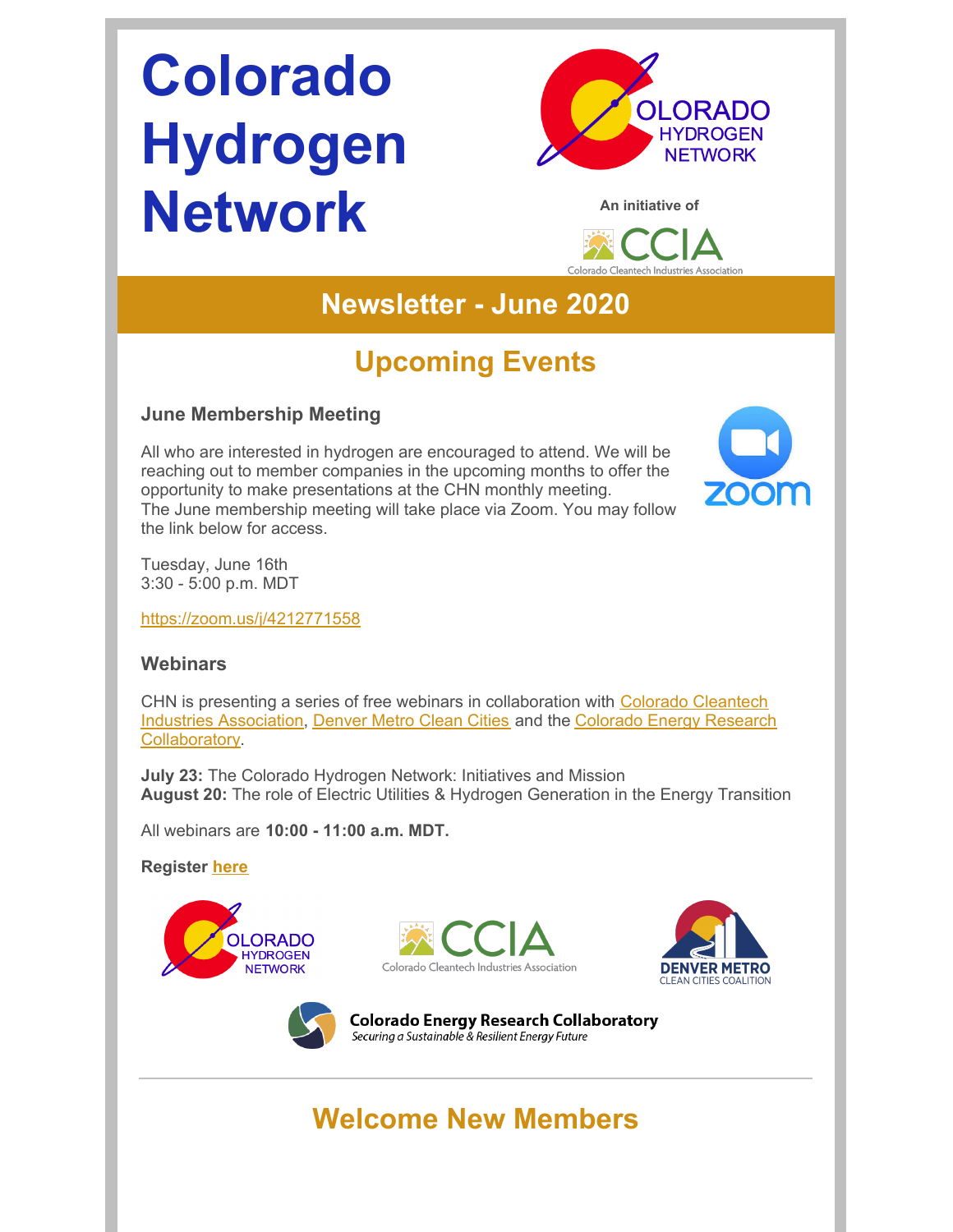



We look forward to announcing new members and partners monthly.

# **Activities and Outreach**

#### **Networking**



Bright Energy Innovators is a technology incubator located in Warren, OH. The Director of Operations attended our webinar on May 21st and posted a blog on their [website](https://brite.org/what-powers-an-electric-vehicle/) highlighting some of our information.



On June 1st, CHN presented some ideas to the Xcel Planning organization. This discussion was centered around the value of utilities controlling the energy consumed for hydrogen generation as a means to balance

the grid or to consume otherwise curtailed wind & solar power.



CHN met with Tri-State to discuss the relationship of hydrogen generation with the electric utilities. Tri-State notfor-profit cooperative power supplier provides power to more than a million electricity consumers across nearly 200,000 square miles of the West in Wyoming, Nebraska,

Colorado and New Mexico.



CHN met with Colorado Energy Office (CEO) to discuss the status of funding for the Hydrogen Road Map in spite of reduced state and local revenue in the wake of COVID-19. We are adjusting our pledge letter to have CEO recognized as our Government Collaborator.



CHN connected with the acting Coordinator of Southern Colorado Clean Cities, to link our two organizations. Both organizations will watch for ways to collaborate in the future.

#### **News**

#### The Hydrogen Podcast is Now Available!

Episode 1 was published May 29th on Apple Podcasts. You can listen and subscribe [here](https://podcasts.apple.com/us/podcast/hydrogennowcast/id1515826648).

This first episode was recorded live at the webinar on May 21st. It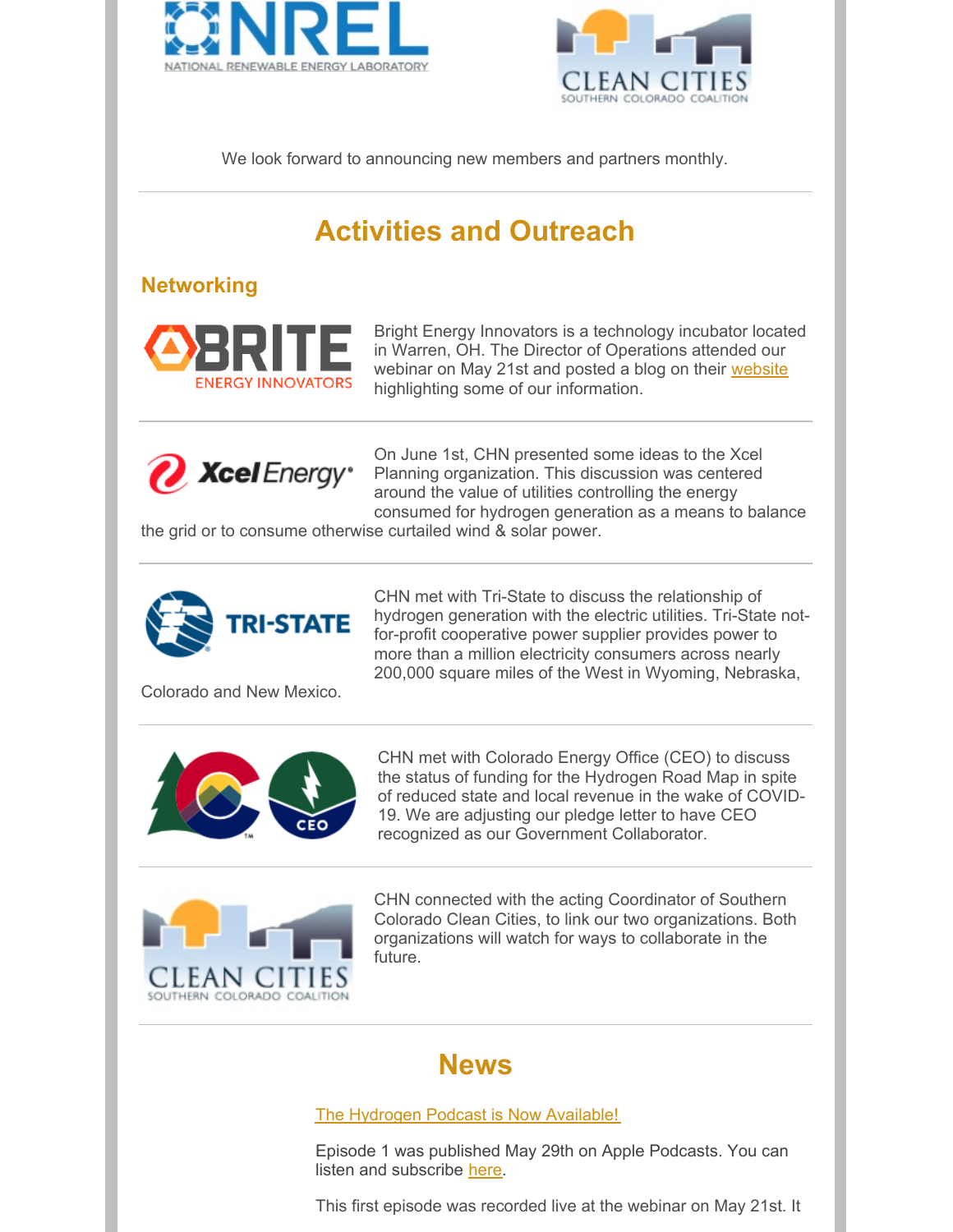

was sponsored jointly by [CCIA](https://coloradocleantech.com/), Colorado Energy Research [Collaboratory](https://www.coloradocollaboratory.org/) and **[Denver](https://denvermetrocleancities.org/) Metro Clean Cities**. Two more episodes have been recorded and will be released every other Friday.

The *HydrogenNowCast* is devoted to encouraging the deployment of Fuel Cell EV's, hydrogen fueling, and hydrogen infrastructure throughout the world.

In each podcast, we will interview the people, organizations,

companies and municipalities that are working to produce or deploy hydrogen infrastructure. We will discuss their plans and strategies, successes, and lessons-learned.

Our intent is to encourage and motivate others to take charge, help deploy hydrogen as a means to de-carbonize the transportation and energy sectors, and accelerate the movement to stop climate change.



Hyzon Motors Australia [launched](https://www.h2-view.com/story/hyzon-motors-australia-launched/) – The assembly of fuel cell trucks and buses in Australia by Hyzon, working with strategic partners, is scheduled for 2022 at the latest. Decarbonization of commercial transport with hydrogen fuel cell vehicles is expected to commence in early 2021. Singapore-based Horizon Fuel Cell Group launched Hyzon Motors in the US earlier this year.

Mission [Hydrogen](https://mission-hydrogen.de/en/mission-hydrogen-en/) (Germany) is an organization that supports, promotes and enables the hydrogen society. They broadcast a free webinar once a month. The next installment is June 10th and you can [r](https://event.webinarjam.com/register/33/542ygh3p)egister [here](https://event.webinarjam.com/register/33/542ygh3p). Previous webinars are available for download for a fee.

NREL Research into Fueling Big Rigs Could Help More [Hydrogen](https://www.nrel.gov/news/features/2020/nrel-research-fueling-big-rigs-help-hydrogen-vehicles-hit-road.html) Vehicles Hit the Road . Research at NREL suggests a shift in long-haul trucking toward hydrogen that could drive a coast-to-coast network of fueling stations. Article includes interviews with Keith Wipke and Jennifer Kurtz.

[Hydrogen](https://www-bloomberg-com.cdn.ampproject.org/c/s/www.bloomberg.com/amp/news/articles/2020-05-26/hydrogen-primed-for-key-role-in-world-s-greenest-stimulus-plan) Primed for Key Role in World's Greenest Stimulus Plan – European Union eyes producing 1 million tons of clean hydrogen. Europe is betting on emissions-free electricity for big industry in its economic recovery package, drafting measures to scale up the production of hydrogen.

Free eBook: [Hydrogen](https://oilandgas.mhi.com/stories/hydrogen-powering-a-net-zero-future/) – Powering a Net Zero Future – Published by Mitsubishi Heavy Industries.

Two new [hydrogen](http://www.ngvjournal.com/s1-news/c4-stations/two-new-hydrogen-refueling-stations-open-in-central-japan/) refueling stations open in central Japan – They are part of the government plan which aims to have 200,000 fuel cell vehicles on the roads and 320 filling stations by 2025.

### **Contact**

**Brian [DeBruine](mailto:brian.debruine@gmail.com)** Director of Operations

**Frans [Westenbrink](mailto:franswestenbrink5@gmail.com)** Director of Strategy and Partnerships

**[Join](https://www.colorado-hydrogen.org/join) CHN**